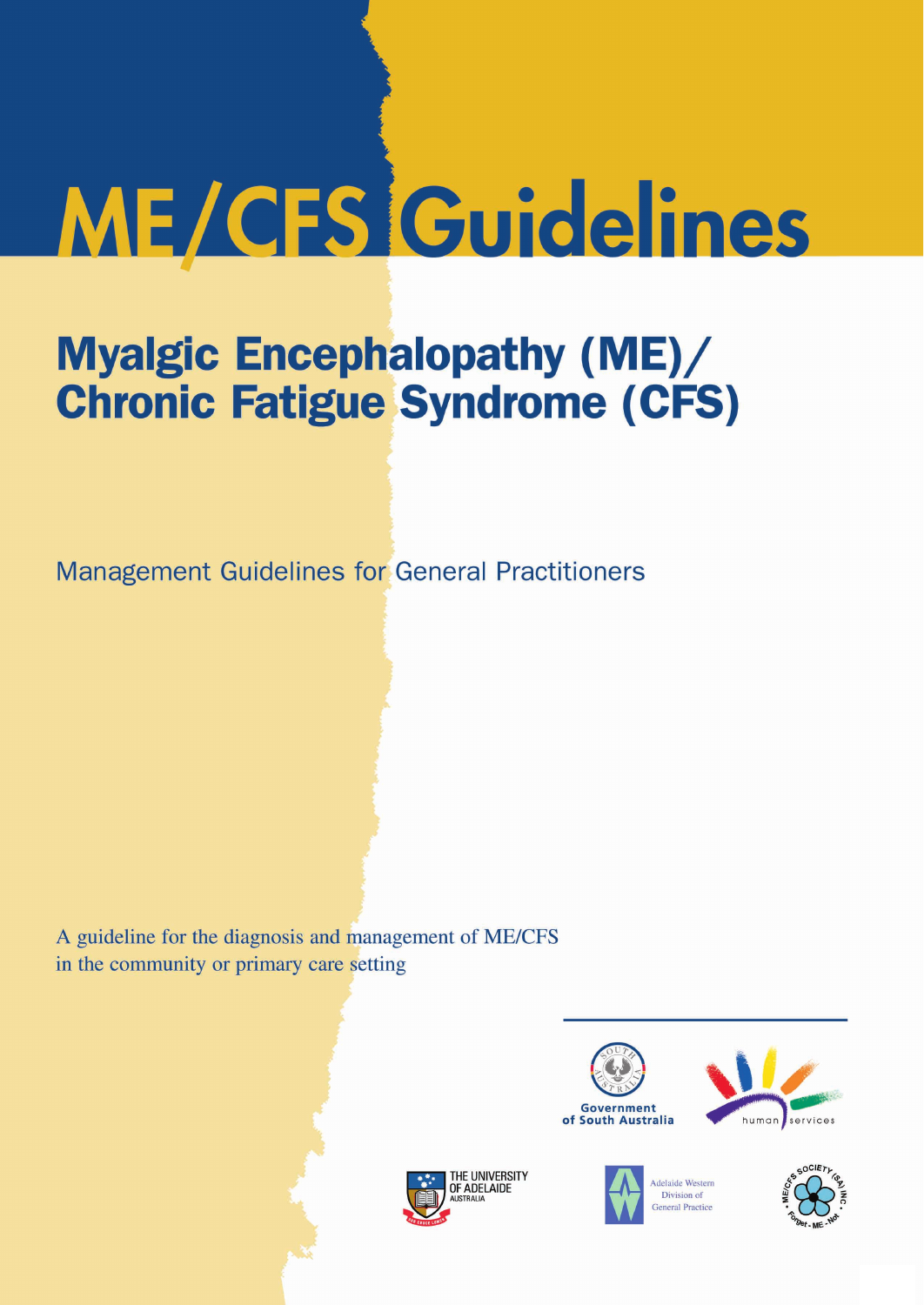# **ME/CFS Guidelines** Myalgic Encephalopathy (ME)/ Chronic Fatigue Syndrome (CFS)

Management Guidelines for General Practitioners

A guideline for the diagnosis and management of ME/CFS in the community or primary care setting











2004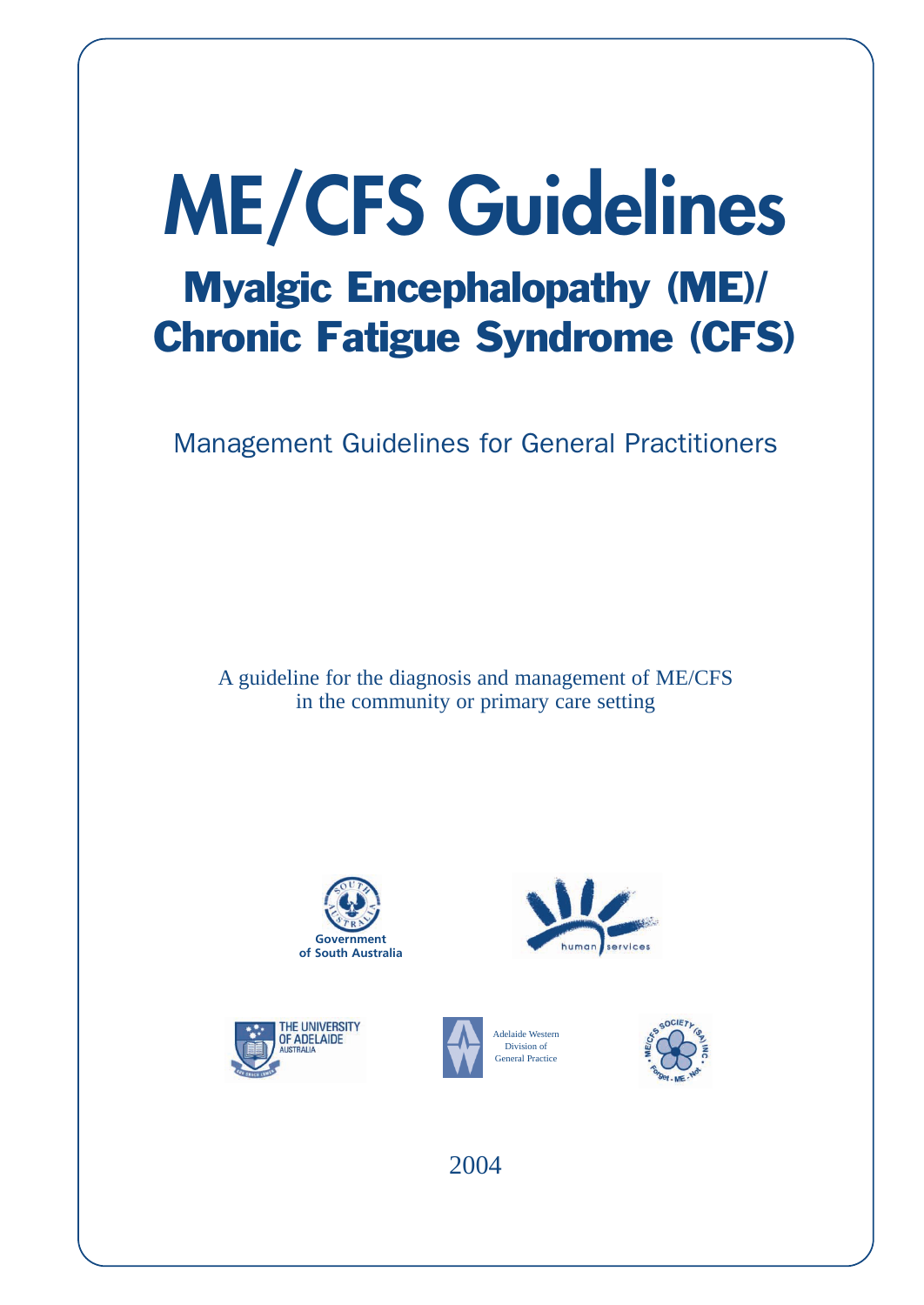#### Disclaimer

These guidelines have been developed, where possible, by achieving consensus between practising clinicians. The recommendations contained in these guidelines do not indicate an exclusive course of action, or serve as a standard of medical care. Variations, taking individual circumstances into account, may be appropriate.

The authors of these guidelines have made considerable efforts to ensure the information upon which they are based is accurate and up to date. The authors accept no responsibility for any inaccuracies, information perceived as misleading, or the success of any treatment regimen detailed in the guidelines.

The National Library of Australia Cataloguing-in-Publication entry:

Myalgic encephalopathy (ME) and chronic fatigue syndrome (CFS): management guidelines for general practitioners.

ISBN 0 7308 9334 0

Myalgic encephalomyelitis - Diagnosis. Myalgic encephalomyelitis - Treatment. Chronic fatigue syndrome - Diagnosis. Chronic fatigue syndrome - Treatment. I. South Australia. Department of Human Services. Metropolitan Division.

616.0478

This publication uses the term Myalgic Encephalopathy rather than the less accepted term Myalgic Encephalomyelitis.

This publication may be reproduced in whole or in part for work, study or training purposes, subject to the inclusion of an acknowledgement of the source.

Any enquiries about or comments on this publication should be directed to: South Australian Department of Human Services Primary Health Care Branch PO Box 287 Rundle Mall 5000 South Australia, Australia.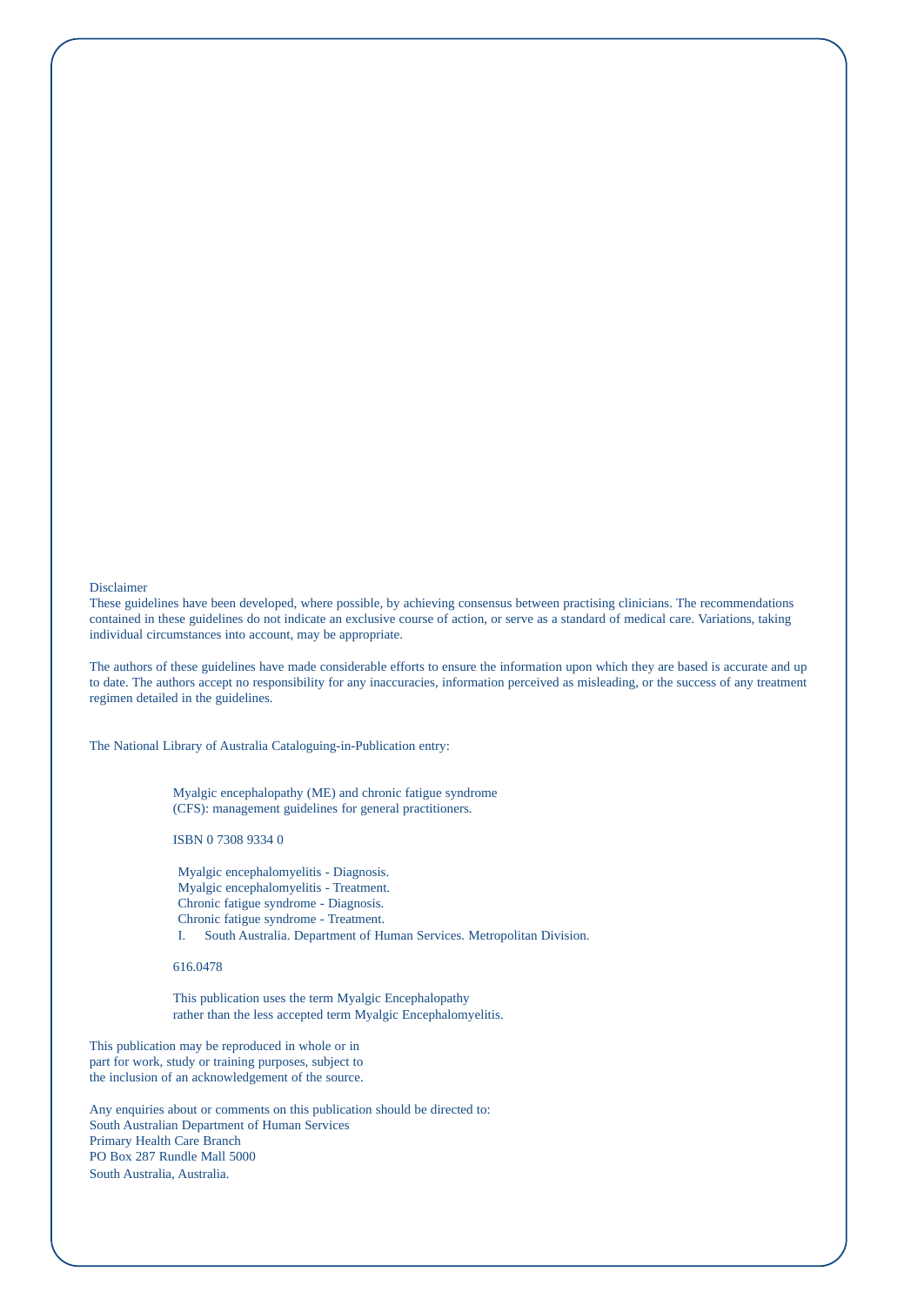## **CONTENTS**

| <b>INTRODUCTION</b>                        | $\overline{4}$ |
|--------------------------------------------|----------------|
| <b>CANADIAN CLINICAL CRITERIA (2003)</b>   | 5              |
| <b>DEFINITION OF ME/CFS</b>                | 6              |
| <b>Co-existing Conditions</b>              | 6              |
| Depression and ME/CFS                      | 6              |
| <b>Exclusion Criteria</b>                  | 6              |
| <b>EPIDEMIOLOGY</b>                        | $\overline{7}$ |
| AETIOLOGY AND PATHO-PHYSIOLOGY             | $\overline{7}$ |
| PATIENT EVALUATION                         | 8              |
| History & Examination                      | 8              |
| <b>Mental State Assessment</b>             | 8              |
| Investigations                             | 8              |
| APPROACH TO MANAGEMENT                     | 9              |
| PATIENT MONITORING & SELF-MANAGEMENT       | 11             |
| <b>CHILDREN AND YOUNG PEOPLE</b>           | 11             |
| <b>PROGNOSIS</b>                           | 11             |
| <b>BURDEN OF ME/CFS</b>                    | 12             |
| <b>CASE EXAMPLES</b>                       | 12             |
| <b>APPENDICES</b>                          | 13             |
| Appendix 1 David Bell CFS Disability Scale | 13             |
| Appendix 2 Canadian Clinical Criteria      | 14             |
| <b>ACKNOWLEDGEMENTS</b>                    | 15             |
| <b>REFERENCES</b>                          | 15             |
| <b>FURTHER INFORMATION</b>                 | 16             |
| Publications                               | 16             |
| <b>Community Support Groups</b>            | 16             |
| Websites                                   | 16             |
|                                            |                |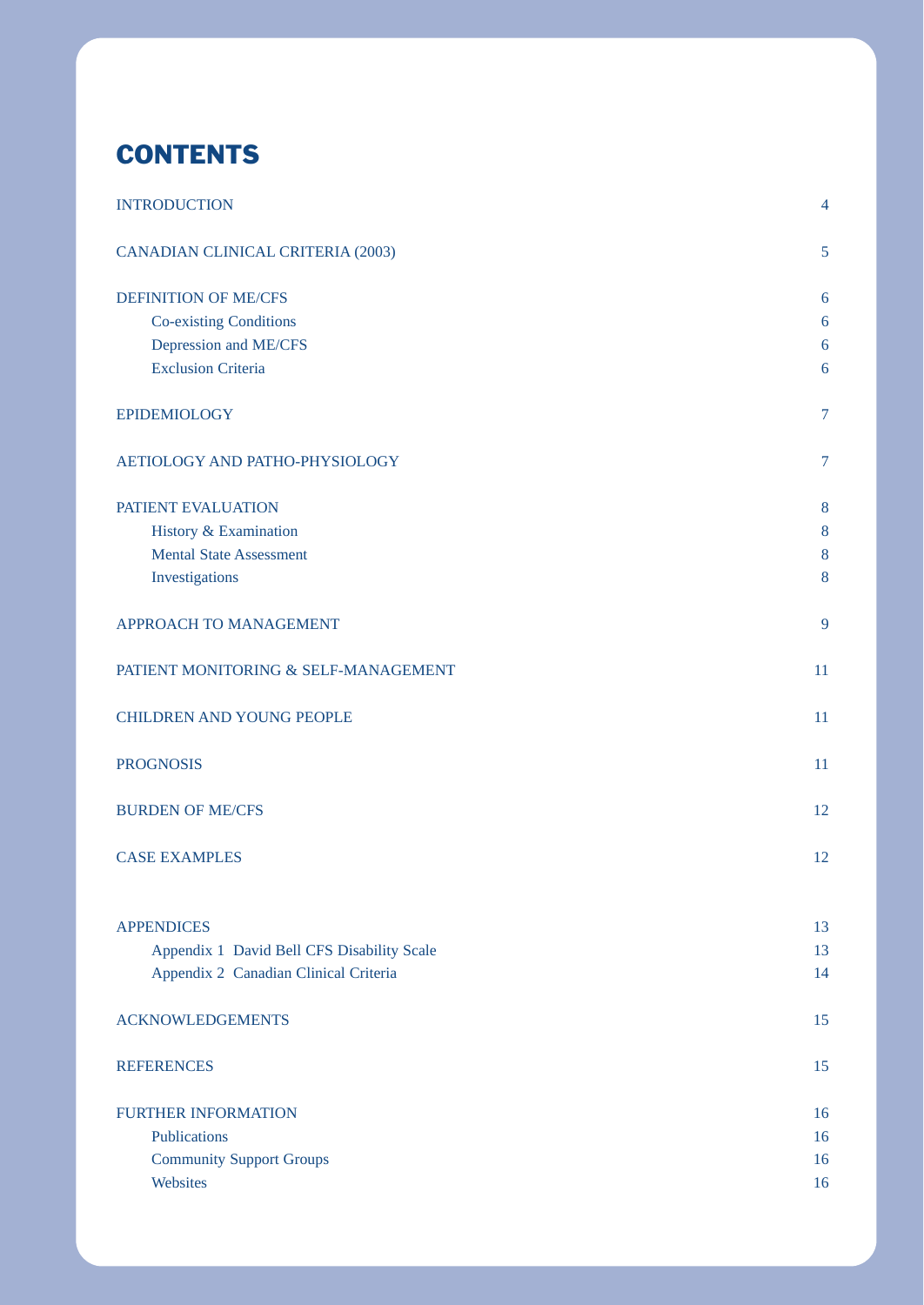## INTRODUCTION

Myalgic Encephalopathy/Chronic Fatigue Syndrome (ME/CFS) is a not uncommon medical disorder that causes significant ill health and disability in sufferers.

It is now officially recognised by the World Health Organization International Classification of Diseases, and by recent international and Australian guidelines on ME/CFS.

ME/CFS is also known by other names such as Post Viral Fatigue Syndrome.

ME/CFS is characterised by severe, disabling fatigue and post-exertional malaise. Other symptoms include:

- ◆ Muscle aches and pain
- ◆ Unrefreshing sleep or altered sleep patterns
- ◆ Neuro-cognitive dysfunction (e.g. poor concentration and memory)
- ◆ Gastro-intestinal symptoms (e.g. irritable bowel)
- ◆ Orthostatic intolerance (e.g. low blood pressure)
- ◆ Unusual headaches

A hallmark of the condition is that symptoms are usually worsened with minimal physical and mental exertion.

Many medical practitioners are not confident in diagnosing and managing ME/CFS patients. This may lead to a difficult doctor – patient relationship, poor management of the condition and less than adequate outcomes for patients (and their carers).

ME/CFS guidelines have been developed in Australia and overseas in the past, but GPs have made little use of them because of their bulk, lack of clarity and associated controversy.

A taskforce of South Australian clinicians and others with experience in ME/CFS have developed this more succinct set of guidelines for GPs and other medical practitioners. Its focus is on the basic diagnosis and management of this condition in the community or primary care setting.

The prognosis for ME/CFS is variable. Most patients will generally improve functionality to some degree over time, usually 3 to 5 years. However, symptoms may fluctuate or relapses may occur from time to time. Early intervention and positive diagnosis often result in better prognosis. However, a significant proportion of patients will remain quite debilitated for longer periods of time.

ME/CFS is officially recognised by the World Health Organization International Classification of Diseases.

Early intervention and positive diagnosis often result in better prognosis.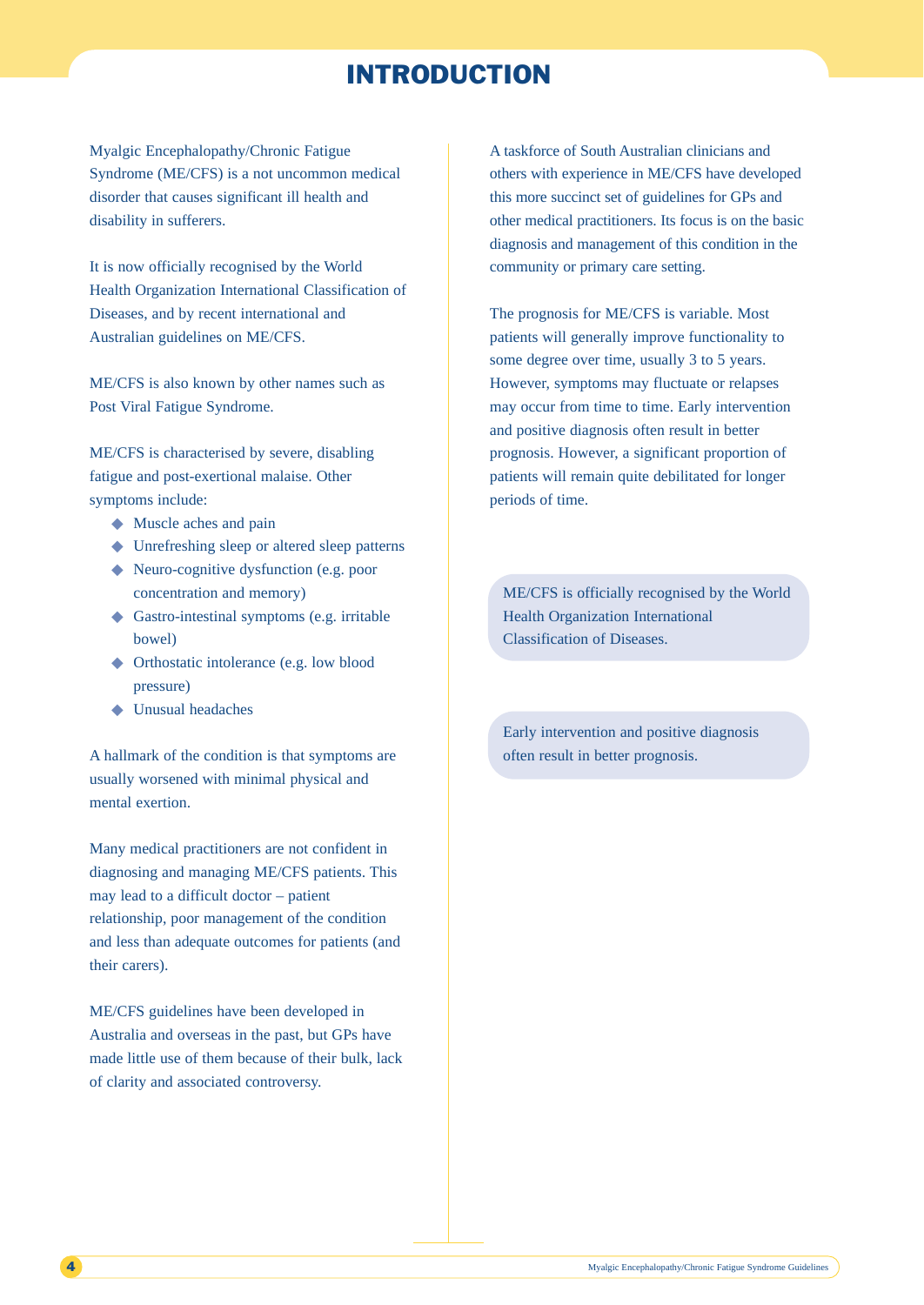## CANADIAN CLINICAL CRITERIA (abbreviated version) 2003

It is recommended that this tick chart be used in the initial consultation to assist with a possible diagnosis of ME/CFS. (NB: Sections 1 to 6 must all be met as indicated below)

#### 1) Post-Exertional Malaise and Fatigue:

(All criteria in this section must be met)

- a) The patient must have a marked degree of new onset, unexplained, persistent, or recurrent physical and mental fatigue that substantially reduces activity level ■
- b) Post-exertional fatigue, malaise and/or pain, and a delayed recovery period (more than 24 hours to recover) ■ c) Symptoms can be exacerbated by exertion
- or stress of any kind  $\dots$   $\dots$   $\dots$   $\dots$   $\dots$   $\dots$   $\dots$

## 2) Sleep Disorder:

| (This criterion must be met)                |  |
|---------------------------------------------|--|
| Unrefreshing sleep or altered sleep pattern |  |
| (including circadian rhythm disturbance)    |  |

#### 3) Pain:

(This criterion must be met) Arthralgia and/or myalgia without clinical evidence of inflammatory responses of joint swelling or redness, and/or significant headaches of new type, pattern, or severity.....

#### 4) Neurological/Cognitive Manifestations:

(Two or more of the following criteria must be met)

a) Impairment of concentration and short-term memory ■ b) Difficulty with information processing, categorizing, and work retrieval, including intermittent dyslexia ■ c) There may be an overload phenomena:

| information, cognitive, and sensory         |    |
|---------------------------------------------|----|
| overload (e.g. photophobia and              |    |
| hypersensitivity to noise) and/or emotional |    |
| overload which may lead to relapses         |    |
|                                             |    |
|                                             |    |
|                                             | l. |
|                                             |    |

|--|--|--|--|

## 5) Autonomic/Neuroendocrine/Immune Manifestations:

(At least one symptom in at least two of the following three categories must be met):

#### **A) Autonomic Manifestations:**

| 1) Orthostatic Intolerance (e.g. neurally  |
|--------------------------------------------|
|                                            |
| 2) Postural orthostatic tachycardia        |
|                                            |
| 3) Vertigo and/or light-headedness         |
|                                            |
| 5) Intestinal or bladder disturbances with |
| or without irritable bowel syndrome        |
|                                            |
| 6) Palpitations with or without cardiac    |
|                                            |
|                                            |
|                                            |
|                                            |
|                                            |

#### **B) Neuroendocrine Manifestations:**

| 3) Anorexia or abnormal appetite, |
|-----------------------------------|
|                                   |

4) Hypoglycemia ■ 5) Loss of adaptability and tolerance for stress, worsening of symptoms with stress and slow recovery, and emotional lability........

#### **C) Immune Manifestations:**

| 3) Flu-like symptoms and/or general       |
|-------------------------------------------|
|                                           |
| 4) Development of new allergies or        |
|                                           |
| 5) Hypersensitivity to medications and/or |
|                                           |

## 6) The illness persists for at least 6 months:

 $(This$  criterion must be met $)\dots\dots\dots\dots\dots\dots\dots\dots\dots\dots$ 

NB: ME/CFS usually has an acute onset, but onset may also be gradual. A preliminary diagnosis may be possible in the early stages. The disturbances generally form symptom clusters that are often unique to a particular patient. The manifestations may fluctuate and change over time.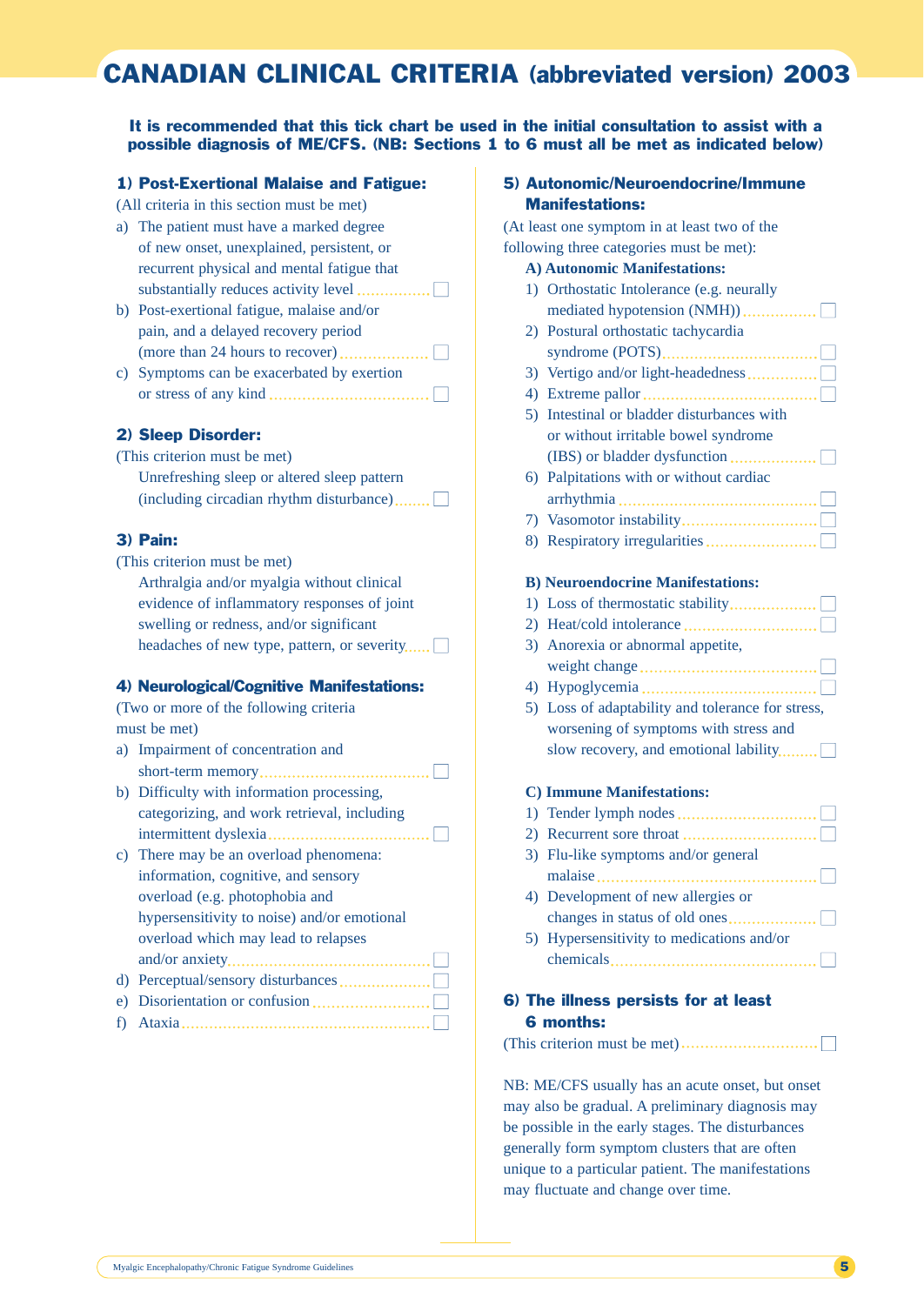## DEFINITION OF ME/CFS

There are many definitions of ME/CFS. The Fukuda Criteria (1994) is still considered the international benchmark for use in ME/CFS research, and is often used as a de facto clinical definition. However many see the criteria as being vague and over inclusive (e.g. Jason 2000). Furthermore, they downplay (i.e. make optional) post-exertional malaise and other cardinal ME/CFS symptoms.

The term Chronic Fatigue Syndrome may convey the perception that sufferers are simply overtired. However, fatigue is just one of a multitude of symptoms.

The Canadian Expert Consensus Panel published the first diagnostic ME/CFS criteria for clinical use in 2003. In contrast to the Fukuda Criteria, this new definition made it compulsory that to be diagnosed with ME/CFS, a patient must become symptomatically ill after minimal exertion. It also clarified other neurological, neurocognitive, neuroendocrine, autonomic, and immune manifestations of the condition.

A modified tick chart of the Canadian Clinical Criteria is included in this document. (Pages 5 and 14.)

It is recommended that it be used in the initial consultation to assist with the diagnosis of ME/CFS.

## Co-existing Conditions

ME/CFS may co-exist with or mimic symptoms associated with:

> Fibromyalgia Multiple Chemical Sensitivity Irritable Bowel Syndrome Depression Anxiety disorders Somatoform disorders

This can make diagnosis of ME/CFS and any coexisting conditions difficult.

If a positive diagnosis of ME/CFS cannot be determined, then a specialist referral for further assessment would be appropriate.

## Depression and ME/CFS

Some of the symptoms seen in ME/CFS overlap significantly with those in other neuro-psychiatric disorders such as depression and anxiety.

Furthermore, depression (and particularly reactive depression) and anxiety may often co-exist with ME/CFS.

Nonetheless there are significant differences between these overlapping entities. Unlike depressed patients, ME/CFS sufferers are usually highly motivated to do things. They suffer no loss of pleasure gained from usual daily activities and their self-esteem is intact.

They exhibit post-exertional malaise in response to minimal effort, orthostatic intolerance and a range of cognitive impairments and other neurological symptoms not usually associated with depression.

ME/CFS sufferers also report bouts of 'extreme frustration' or situational depression because of the restrictions the condition places on their family, social and work place relationships.

## Exclusion Criteria

The following is a sample of some other conditions (differential diagnosis) that may need exclusion:

Hypothyroidism Hyperthyroidism Diabetes Mellitus Addison's disease Coeliac disease Anaemia Haemachromatosis Systemic Lupus Erythematosus Polymyalgia Rheumatica Sarcoidosis Multiple Sclerosis Parkinson's disease Sleep Apnoea Syndrome Myasthenia Gravis Rare myopathies **Malignancy** Hypercalcaemia Lyme disease Chronic Hepatitis HIV/AIDS Fibromyalgia Major Depression Anxiety Disorders Somatoform disorders

Fatigue is just one of a multitude of symptoms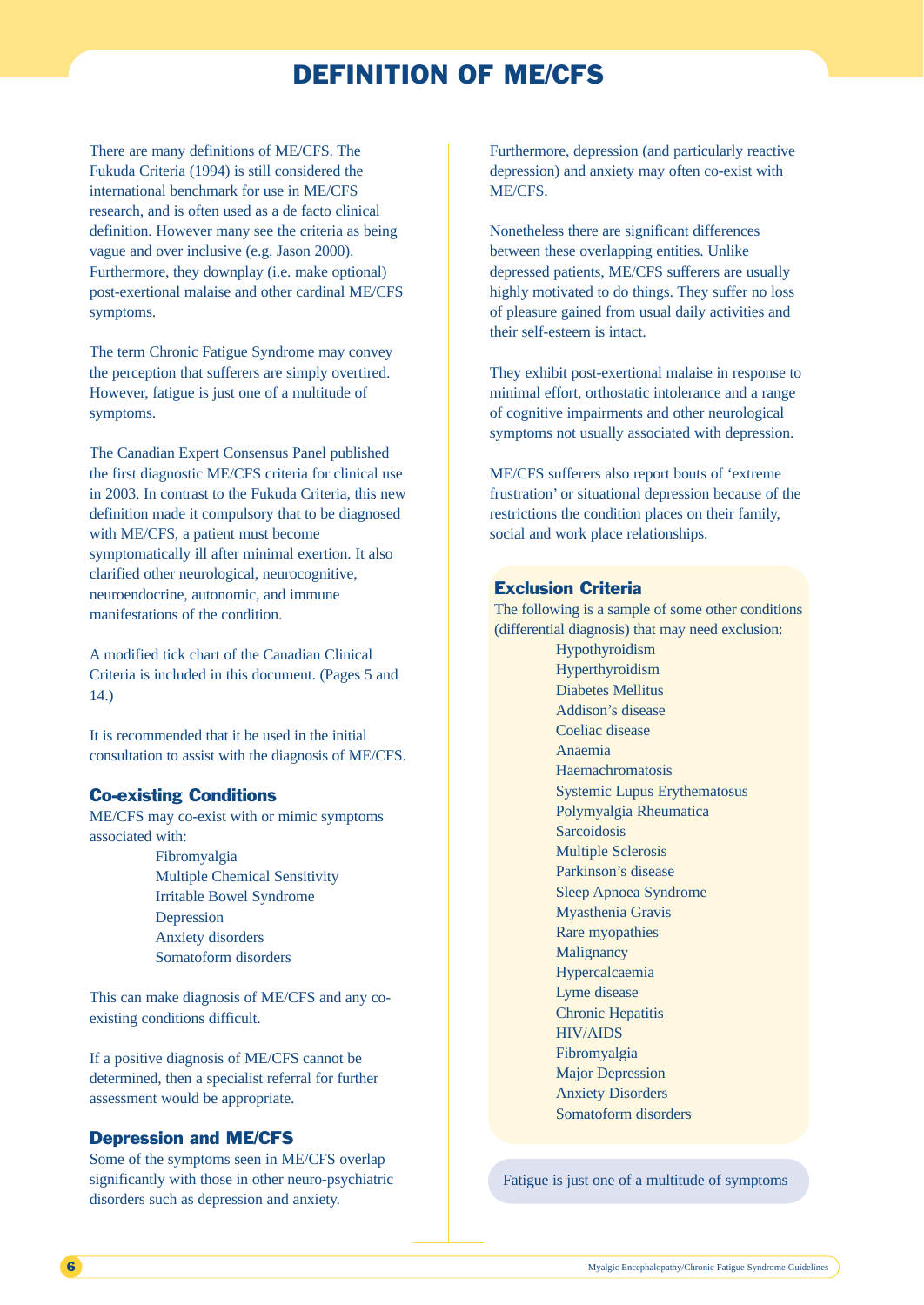## EPIDEMIOLOGY

ME/CFS affects all social and ethnic groups.

There is a predominance of females (2 to 1) and a bimodal distribution with peaks between 15-20 year olds and 33-45 year olds.

The prevalence of ME/CFS varies between 0.2% and 0.5% of the total population. In South Australia this translates to between 3,000 and 7,000 cases at any one time.

## AETIOLOGY AND PATHO-PHYSIOLOGY

The causes of ME/CFS are not well understood. The patho-physiological basis of ME/CFS is complex because of the multi-system involvement and multiple symptoms of varying intensity. Further research is clearly needed to ascertain the complex patho-physiological basis of ME/CFS.

The onset may be acute or gradual. There may also be a number of triggering factors present, such as an acute infection and / or significant life events.

Most of the ME/CFS research to date points to central nervous system dysfunction associated with autonomic, neuro-endocrine, neuropsychiatric and immunological disturbances. SPECT and PET scanning research has highlighted hypo-perfusion and altered function within deep structures of the brain, but the evidence is inconclusive.

Alterations to cell membrane functioning and altered biochemical markers are also advocated, but again the evidence is not conclusive. However, neuromuscular performance in people with ME/CFS had been shown to be normal.

ME/CFS affects all social and ethnic groups.

Further research is clearly needed to ascertain the complex patho-physiological basis of ME/CFS.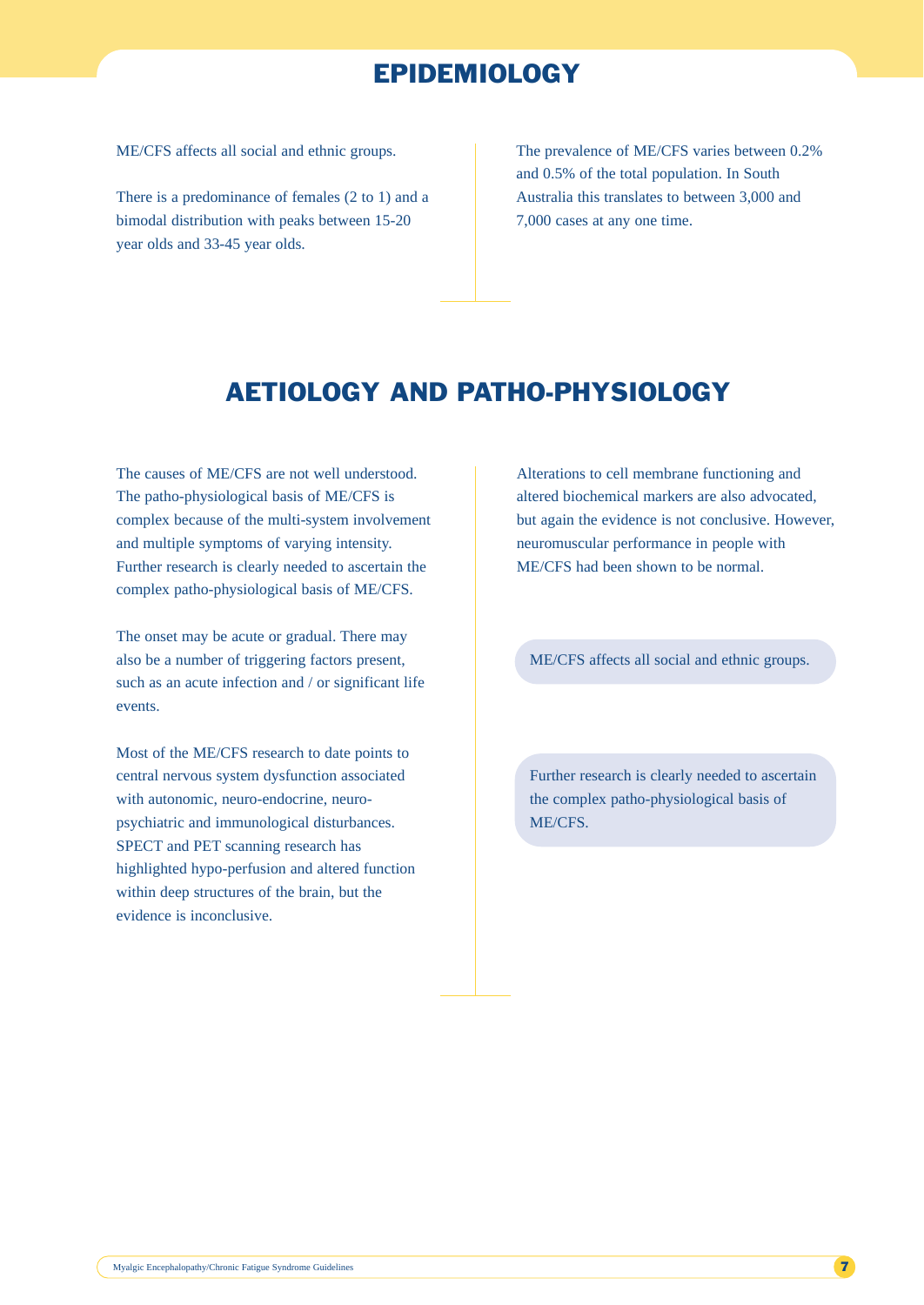## PATIENT EVALUATION

A positive diagnosis of ME/CFS is an important first step in the management of this condition.

The diagnosis is based on recognising the pattern of characteristic symptoms of ME/CFS and excluding alternative diagnoses. An interim diagnosis can be established within six months from the onset of symptoms to allow earlier intervention and management. If symptoms persist beyond six months then the diagnosis can be confirmed.

A positive diagnosis of ME/CFS is an important first step in the management of this condition.

## **History**

The history of the patient's condition often provides most of the information needed to make a diagnosis. Patients must be given sufficient time to present a full account of their symptoms, factors that worsen or improve them and a comparison with previous healthy functioning.

For women, symptoms may worsen at certain times of the menstrual cycle (e.g. pre-menstrual), while pregnancy appears to alleviate symptoms in some women.

Onset, duration and variability of symptoms over time should be ascertained.

The hallmark of ME/CFS is that increased physical or mental exertion results in worsening symptoms, often with a delayed impact (i.e. it is felt later the same day or next day), and lasting for more than 24 hours. Recovery from such relapses may take days, weeks or even months.

### Physical Examination

Often no significant abnormality is noted.

Some patients may have tender lymph glands, localised tender points in muscles, resting tachycardia, low blood pressure or low body temperature.

The physical examination will also assist with excluding other conditions.

## Mental State Assessment

This is important in order to determine if other comorbidities exist. Reactive depression can often co-exist or interact with the patient's ME/CFS. Many patients live in a depressing situation because of the severe restrictions on their home, work and social life.

Useful questionnaires and other assessment tools include:

> Mini-mental test Neuro-psychological tests Depression and Anxiety assessment tools

## Investigations

There is no single abnormality that is specific for ME**/**CFS**,** however the basic screening tests help to exclude major non-ME/CFS causes of fatigue.

Basic screening tests: CBP; ESR; MBA20; Fasting BSL; TSH; Urine analysis; Fe studies (for women).

Further testing may be undertaken as clinically indicated to exclude other non-ME/CFS causes. Alternatively, seek specialist/expert support and advice.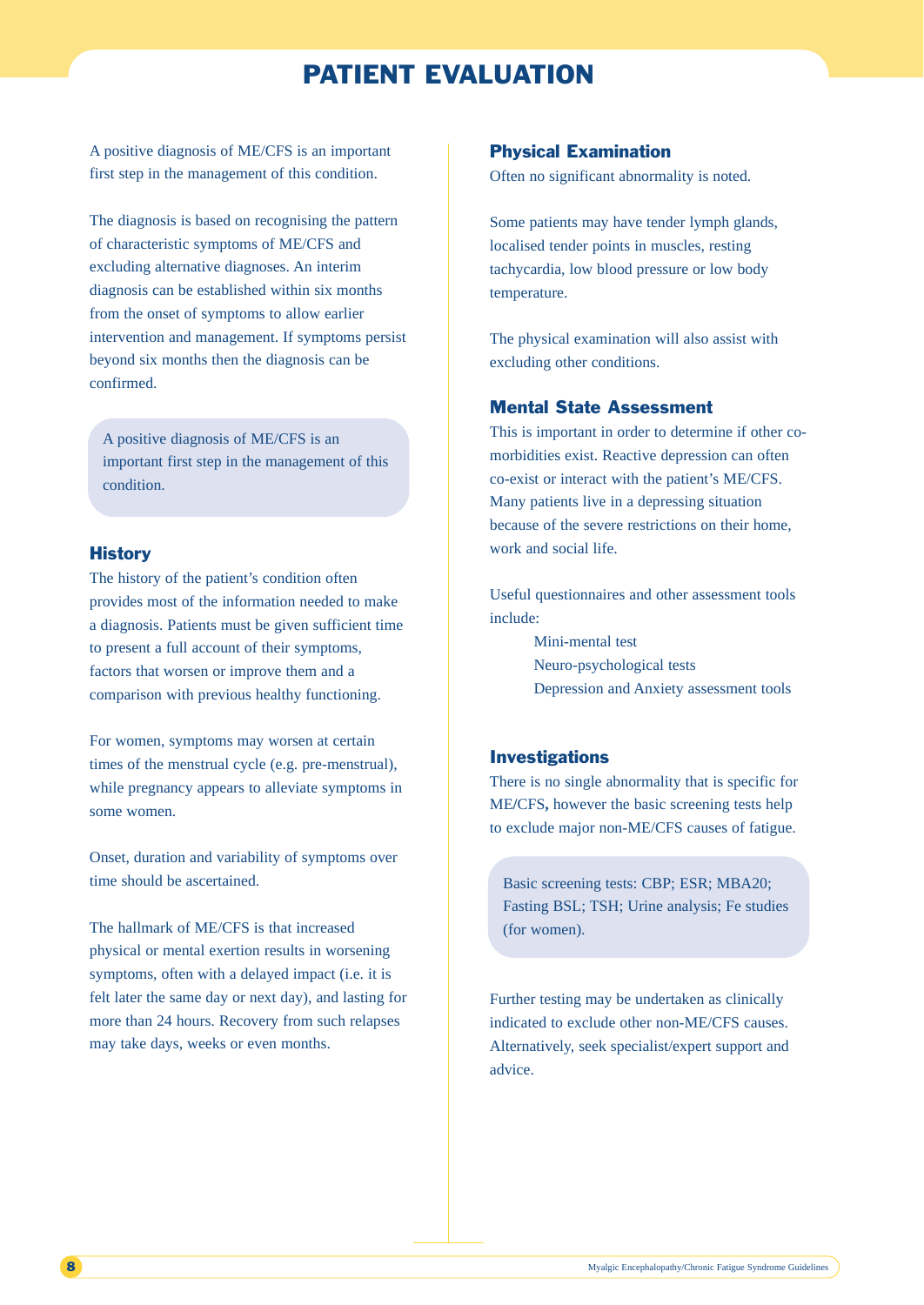## APPROACH TO MANAGEMENT

All treatment should be patient-centred and involve supportive counselling, lifestyle management and the setting of realistic goals.

There is no known cure for ME/CFS. Management is geared at improving functionality and symptom control through an effective therapeutic alliance between the patient and their GP.

For patients who are severely disabled, bed-ridden or not responding to the basic management as outlined below, please consider referral to a specialist or GP with expertise in the condition.

All patients will require ongoing assessment, education, support and encouragement. They should also have regular health checks for other conditions. New symptoms may not be due to ME/CFS and should be investigated further.

Management is geared at improving functionality and symptom control.

## Activity Management

- **Budget physical and mental activity:**
	- ◆ Patients should gently and gradually increase their level of activity (e.g. gentle walking, hydrotherapy and stretching exercises).
	- ◆ Patients should learn to set boundaries, prioritise activities, and pace themselves without overdoing it on a 'good day'. Otherwise they risk triggering a relapse of symptoms.
	- ◆ If it takes more than 30-60 minutes to recover from activity, then the patient is probably overdoing it.
	- ◆ Unless severely affected, it is important that patients avoid prolonged bed rest.
	- ◆ A pedometer can help monitor progress with increasing levels of activity.
	- ◆ It may be useful to refer the patient to a physiotherapist or occupational therapist for further assessment and advice on activity management.

#### Symptom Control

- **Poor sleep:** 
	- ◆ Basic sleep hygiene principles are very important. Patients should avoid daytime naps, try to get to bed at a reasonable hour at night and keep to a regular schedule.
	- ◆ A low dose TCA (Tricyclic Antidepressant) such as amitriptyline, nortriptyline or doxepin (5 to 25mg) may assist with sleep.
	- ◆ Alternatives include St John's Wort, valerian and doxylamine (e.g. Restavit, Docile).
	- $\blacklozenge$  Hypnotics may be useful in establishing normal sleep pattern, but their long-term use should be avoided.
- **Muscle aches and headaches:**
	- ◆ Low dose TCA's, simple analgesics, and/or anti-inflammatories may help.
	- ◆ Tramadol may help in some patients.
	- ◆ For more severe pain consider pain management clinic assessment and advice.
	- ◆ Anticonvulsants may be helpful in some cases.

#### • **Muscle twitching or cramps:**

- ◆ Consider muscle relaxants (e.g. diazepam or baclofen).
- **Gastrointestinal symptoms:**
	- ◆ Some patients may need to exclude certain offending foods (usually wheat and/or dairy products).
	- ◆ For upper GI symptoms (bloating, nausea), patients should avoid offending foods and have regular small meals. Avoid fluids one hour before, during and after meals, because of delayed gastric emptying of liquids in ME/CFS patients.
	- ◆ It might be useful to refer the patient to a dietician, gastro-enterologist or allergist for further assessment.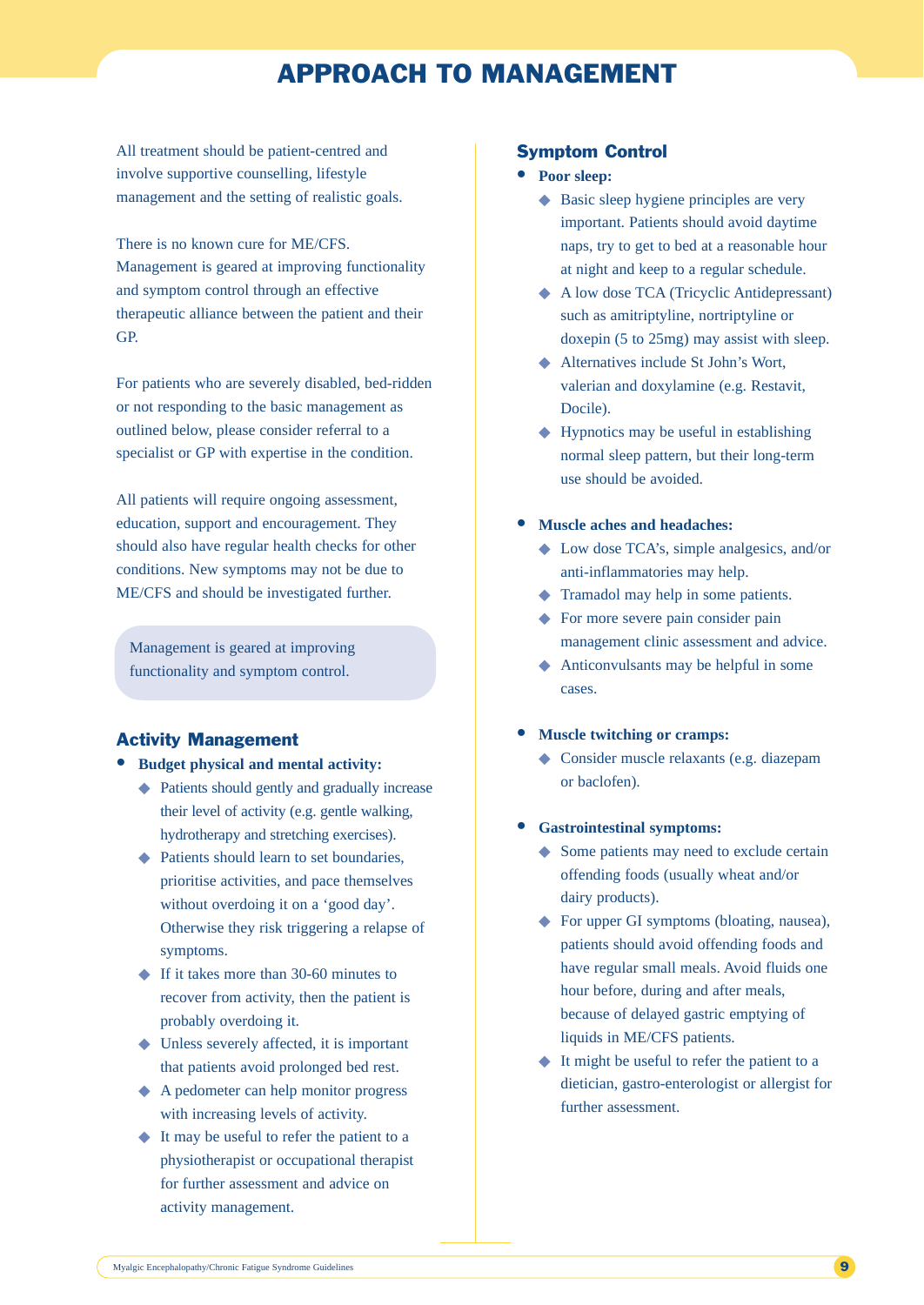- **Orthostatic intolerance** (low blood pressure/ resting tachycardia):
	- ◆ A simple heart monitor can help with feedback when the heart rate indicates excessive response to minimal activity, and hence the need to reduce activity.
	- ◆ Adequate hydration must be maintained.
	- ◆ Pressure garments on lower limbs and abdomen might also help ambulation.
- **Mood disorders** (e.g. reactive depression and anxiety):
	- ◆ Counselling is helpful in most cases.
	- ◆ Cognitive Behaviour Therapy (CBT) by a trained psychologist or psychiatrist can be useful for those not coping with their illness and who may benefit from CBT. CBT assumes that what we think and do impacts on any illness experience. Therefore, individuals can alter negative patterns with help from trained therapists (e.g. CBT may assist with activity management, sleep hygiene, goal setting and dealing with reactions to illness or relapses).
	- ◆ If medications are required, consider: St John's Wort, Sertraline 50mg, Citalopram 20mg, or Venlafaxine 75mg initially.
	- ◆ Referral to a psychiatrist may also be required for further assessment.

## Other General Principles

Carer support and education are essential.

**Avoid social withdrawal:** Patients should be encouraged to keep up with social networking/ support, even if only by telephone.

**Stress reduction techniques:** (e.g. meditation and gentle massage therapy) are often helpful.

**Avoid or manage aggravators or triggers:** (e.g. overexertion, surgery, anaesthetics, vaccinations, chemicals, air travel) that may cause relapses.

**Medication:** Start with a low dose of any medications since the usual doses are often poorly tolerated.

## **Healthy eating and drinking:**

- ◆ Patients may need to increase their protein intake to say 35% (e.g. lean meat, chicken, fish, etc), eat low Glycaemic Index carbohydrates - up to 55%, and eat good fats (at least 10%).
- ◆ Avoid alcohol, caffeine, and other foods that are not tolerated (e.g. that cause irritable bowel, nausea or bloating) or worsen their symptoms.
- ◆ A referral to a dietician may be required.
- ◆ Adequate daily intake of fluid is essential.

#### **Complementary therapies:**

- ◆ Most patients with this condition will try other therapies at some time and should be advised to discuss these with their doctor. There is no evidence to suggest they are curative, but there are some claims that they may assist with symptomatic relief.
- ◆ Patients have reported remedial benefits from massage therapy, hydrotherapy and acupuncture, as well as from fish oils (e.g. Efamol Marine) and Magnesium supplements.
- ◆ If vitamin supplements are required one multivitamin is often sufficient.

**Surgery:** Patients undergoing surgery may avoid relapses if they are kept slightly overhydrated and are given oxygen supplementation post-operatively.

**Travel:** Patients often become exhausted with long-distance car or air travel (even as passengers). Some patients have been able to tolerate air travel if they remain well hydrated and have in-flight oxygen supplementation (e.g. 2 to 3 litres/minute).

**Pregnancy:** ME/CFS is usually not adversely affected by pregnancy. However, exacerbations are common in the post-natal period.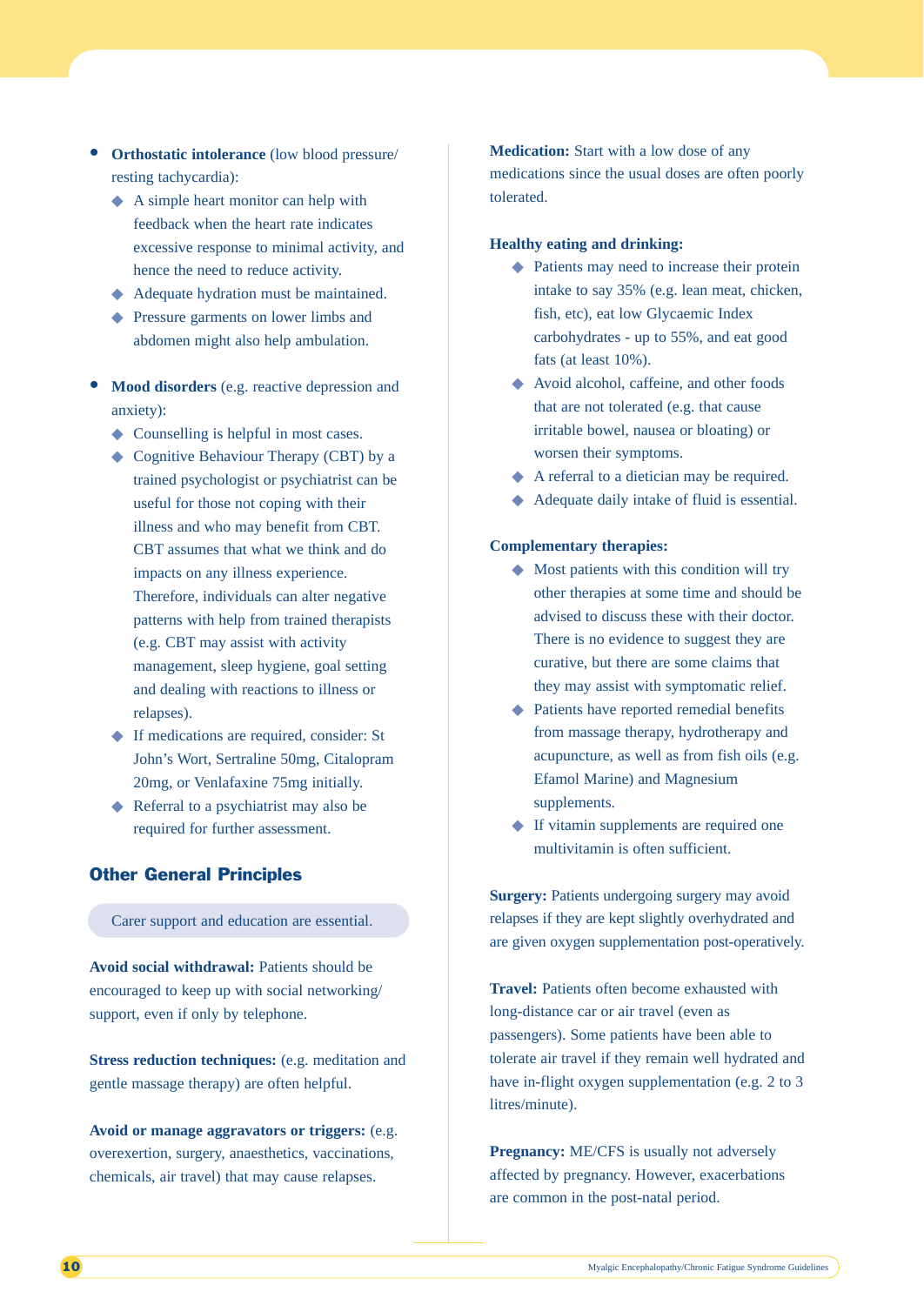## PATIENT MONITORING AND SELF MANAGEMENT

It is important that ME/CFS sufferers set realistic goals, and monitor and record improvements in managing their condition.

Examples include:

- ◆ Keeping a diary of treatments tried and their effects.
- ◆ Using the David Bell Disability scale to measure progress from a subjective perspective.

◆ Recording things that they have done, how long it may take to do things, distances walked (e.g. use a pedometer), etc.

Patients should be encouraged to seek further information from appropriate websites/books (see Page 16) and to participate in self-management courses.

## CHILDREN AND YOUNG PEOPLE

Children and young people may be too unwell to attend their school or university for long periods of time. Open Access schooling is an option for some students. A letter of support to their educational institution could suggest restrictions to some activities - sporting and camp activities for example, as well as extra time to complete

assignments or sit exams (with rest breaks). In some cases it may be more appropriate to suggest exams be shortened in length or spread over a couple of days.

A referral to a paediatrician may also be appropriate.

## PROGNOSIS

The prognosis for ME/CFS patients is variable. Most will generally improve in functionality to some degree over time, usually 3 to 5 years. However, symptoms may fluctuate or relapses may occur from time to time. Early intervention and positive diagnosis often result in a better prognosis. However, a significant proportion of

patients will remain quite debilitated for longer periods of time.

Symptoms may fluctuate or relapses may occur from time to time.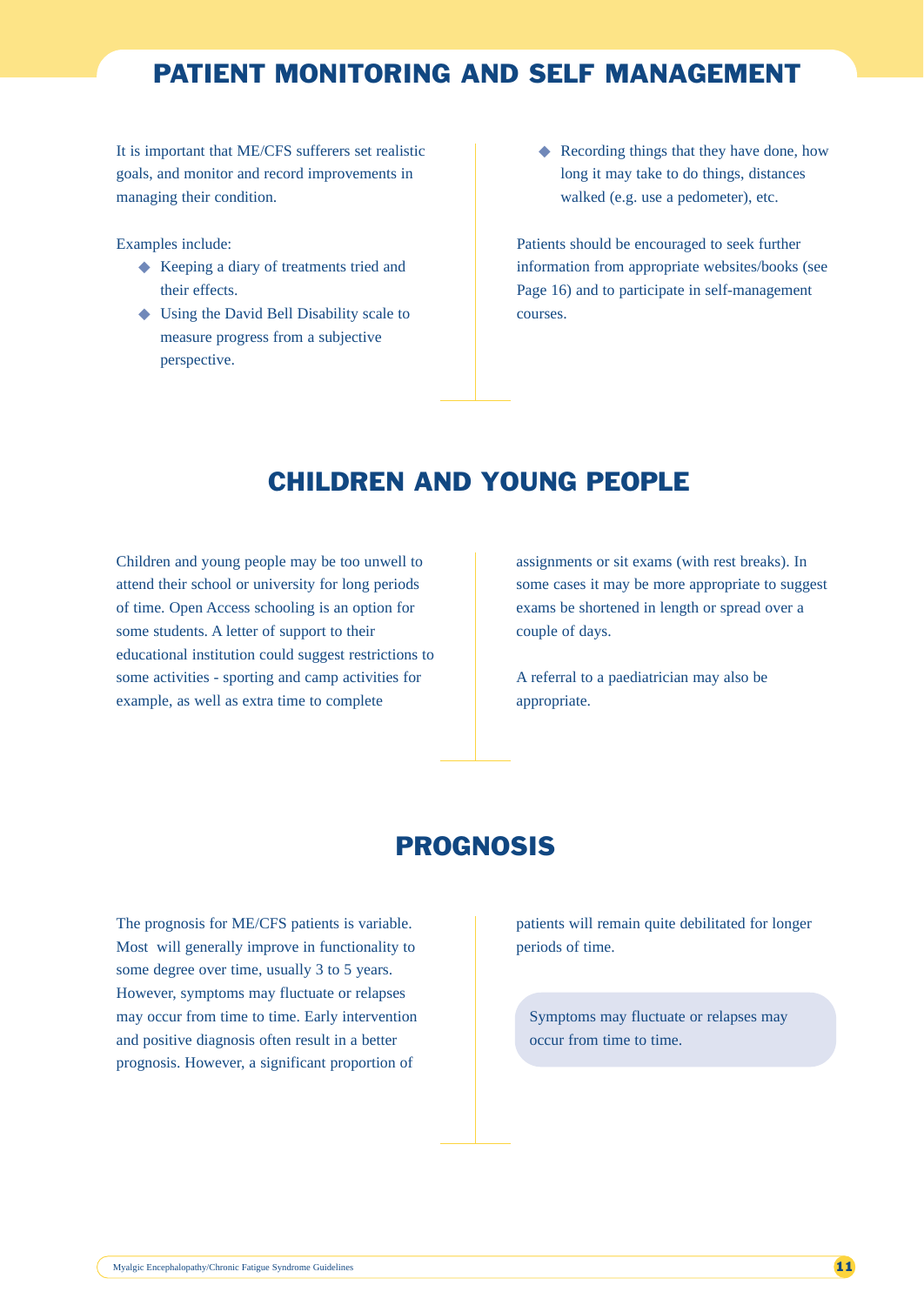## BURDEN OF ME/CFS

This condition can severely disrupt a person's social activities, study and/or productive work. Many sufferers face significant social and economic hardships. Their quality of life often diminishes more severely than in many other chronic illnesses. The community costs in Australia are very high.

The impact on partners, other family members or carers can also be significant, with the potential to put relationships under strain. Support and counselling for carers or family members are strongly recommended where appropriate.

GPs can also assist with access to Centrelink (e.g. Disability Support and Carer Support) payments, as well as early access to superannuation funds where a patient faces financial hardship.

Severely affected patients (those who are house or bed bound) may require home visits and assessments and the involvement of the other healthcare professionals and social services. Respite care in accepting institutions may be required from time to time. Very few research studies have been done involving such patients.

## CASE EXAMPLES

The case examples below have been adapted from *Chronic Fatigue Syndrome, Fibromyalgia and Other Invisible Illnesses – The Comprehensive Guide* by Katrina Berne.

## Case Example 1:

Jane was an active, energetic (Type A personality) accountant who woke up one morning with a sore throat, tender lymph nodes, malaise and achiness. She assumed these symptoms would clear up in a few days or weeks. After a short time she returned to work and tried to push her way through her feelings of exhaustion but ended up having to discontinue her job. Two years later Jane spends most of her time in bed, no longer able to fulfil her former responsibilities at work or at home. Minor household chores and basic personal grooming require almost superhuman effort. Her symptoms worsen if she pushes herself. She says her mind cannot focus and she aches all over but all her medical tests have been normal.

## Case Example 2:

Fourteen year old Sandra was once a straight 'A' student but has had to leave school because she feels exhausted all the time and cannot sit up or think straight. She was initially diagnosed with school phobia and forced to attend school, becoming sicker every day. Now she attends two classes per day, is excused from physical education and is home-tutored for her other classes. She looks forward to school but is often unable to attend even for a few hours.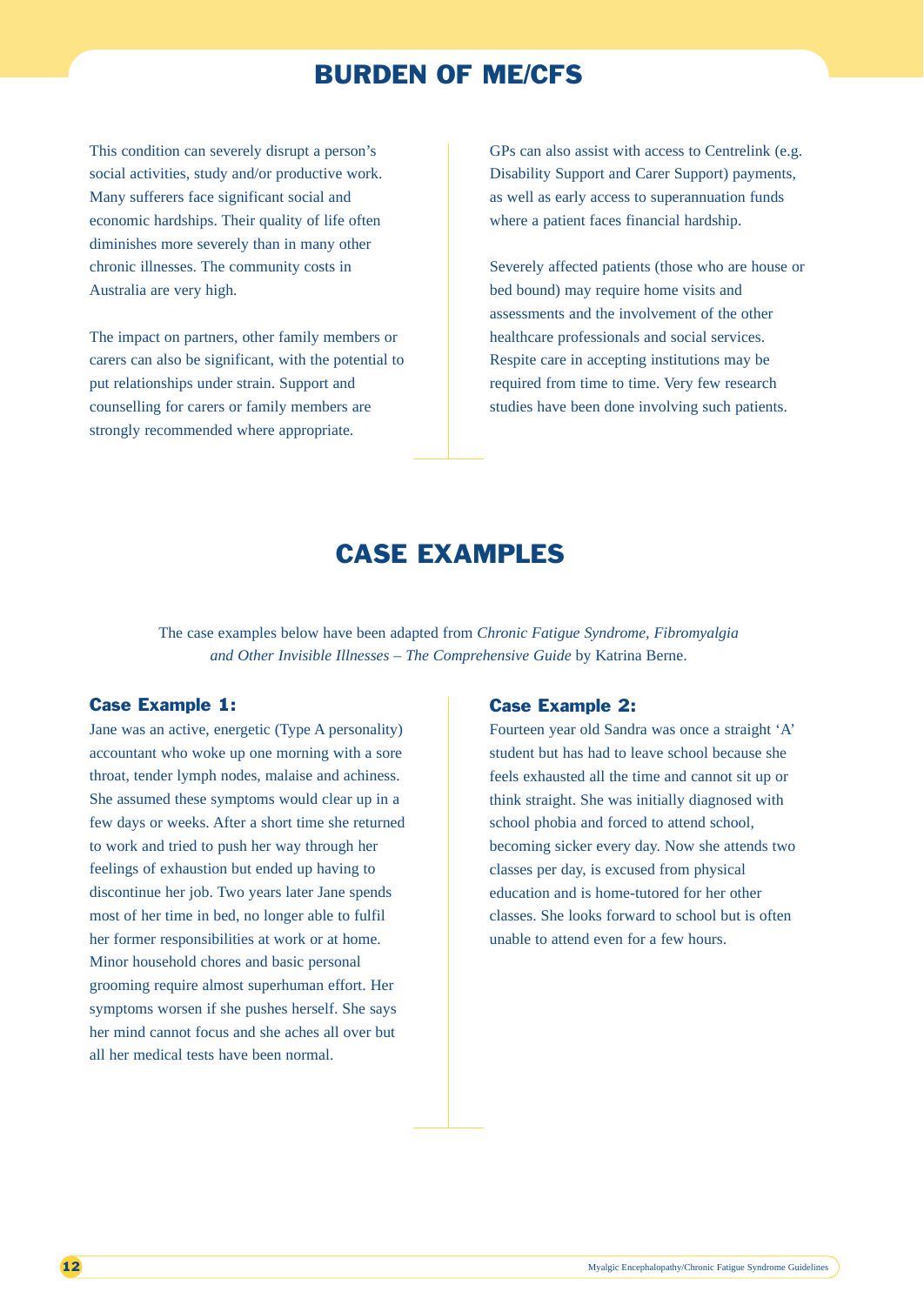## APPENDIX 1 DAVID BELL CFS DISABILITY SCALE

Can be used by both patient and doctor to monitor progress/relapses of this condition

## 100

No symptoms at rest; no symptoms with exercise; normal overall activity level; able to work fulltime without difficulty.

### 90

No symptoms at rest; mild symptoms with activity; normal overall activity level; able to work full-time without difficulty.

#### $80$

Mild symptoms at rest; symptoms worsened by exertion; minimal activity restriction noted for activities requiring exertion only; able to work full-time with difficulty in jobs requiring exertion.

## 70

Mild symptoms at rest; some daily activity limitation clearly noted; overall functioning close to 90% of expected except for activities requiring exertion; able to work full-time with difficulty.

## 60

Mild to moderate symptoms at rest; daily activity limitation clearly noted; overall functioning 70% - 90%; unable to work full-time in jobs requiring physical labour, but able to work full-time in light activities if hours flexible.

## 50

Moderate symptoms at rest; moderate to severe symptoms with exercise or activity; overall activity level reduced to 70% of expected; unable to perform strenuous duties, but able to perform light duty or desk work 4-5 hours a day, but requires rest periods.

## 40

Moderate symptoms at rest; moderate to severe symptoms with exercise or activity; overall level reduced to 50% - 70% of expected; not confined to house; unable to perform strenuous duties; able to perform light duty or desk work 3-4 hours a day but requires rest periods.

## 30

Moderate to severe symptoms at rest; severe symptoms with any exercise; overall activity level reduced to 50% of expected; usually confined to house; unable to perform strenuous tasks; able to perform desk work 2-3 hours a day, but requires rest periods.

## 20

Moderate to severe symptoms at rest; severe symptoms with any exercise; overall activity level reduced to 30% - 50% of expected; unable to leave house except rarely; confined to bed most of day; unable to concentrate for more than 1 hour a day.

## 10

Severe symptoms at rest; bedridden the majority of the time; no travel outside of the house; marked cognitive symptoms preventing concentration.

## 0

Severe symptoms on a continuous basis; bedridden constantly; unable to care for self.

From: *The Doctor's Guide to Chronic Fatigue Syndrome* by David Bell Reproduced with written permission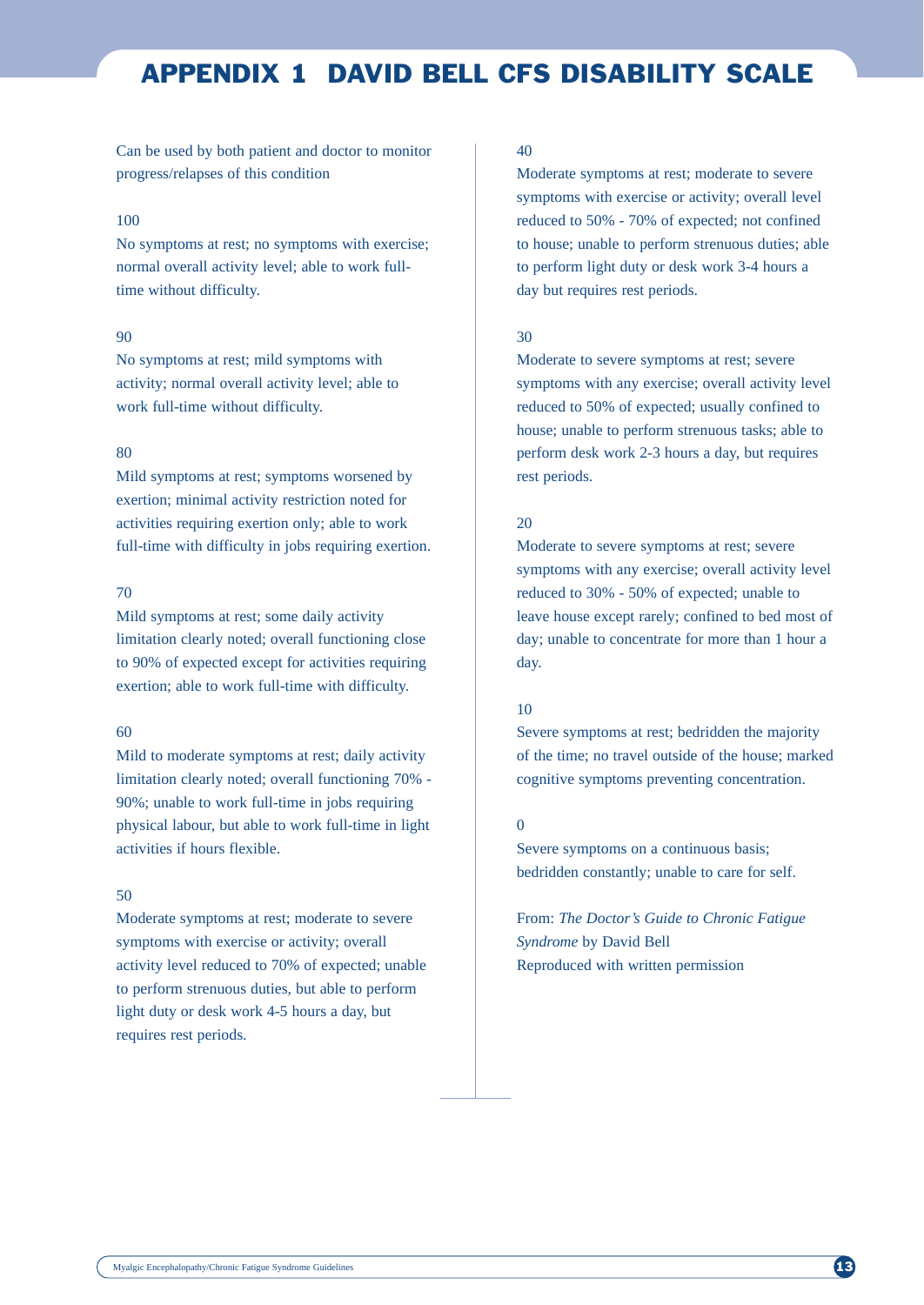## APPENDIX 2 CANADIAN CLINICAL CRITERIA

## It is recommended that this tick chart be used in the initial consultation to assist with a possible diagnosis of ME/CFS. (NB: Sections 1 to 6 must all be met as indicated below)

## 1) Post-Exertional Malaise and Fatigue:

- (All criteria in this section must be met)
- a) The patient must have a marked degree of new onset, unexplained, persistent, or recurrent physical and mental fatigue that substantially reduces activity level ■
- b) Post-exertional fatigue, malaise and/or pain, and a delayed recovery period (more than 24 hours to recover)  $\dots$
- c) Symptoms can be exacerbated by exertion or stress of any kind  $\dots$   $\dots$   $\dots$   $\dots$   $\dots$   $\dots$

## 2) Sleep Disorder:

## (This criterion must be met) Unrefreshing sleep or altered sleep pattern  $(including circadian rhythm disturbance)$ .......

## 3) Pain:

(This criterion must be met) Arthralgia and/or myalgia without clinical evidence of inflammatory responses of joint swelling or redness, and/or significant headaches of new type, pattern, or severity...... $\Box$ 

## 4) Neurological/Cognitive Manifestations:

(Two or more of the following criteria must be met)

- a) Impairment of concentration and short-term memory ■
- b) Difficulty with information processing, categorizing, and work retrieval, including intermittent dyslexia ■
- c) There may be an overload phenomena: information, cognitive, and sensory overload (e.g. photophobia and hypersensitivity to noise) and/or emotional overload which may lead to relapses and/or anxiety ■ d) Perceptual/sensory disturbances  $\dots\dots\dots\dots\dots\dots$ e) Disorientation or confusion  $\dots$
- f) Ataxia ■

## 5) Autonomic/Neuroendocrine/Immune Manifestations:

(At least one symptom in at least two of the following three categories must be met):

#### **A) Autonomic Manifestations:**

- 1) Orthostatic Intolerance (e.g. neurally mediated hypotension (NMH)) ■ 2) Postural orthostatic tachycardia syndrome (POTS) ■ 3) Vertigo and/or light-headedness  $\dots\dots\dots\dots\dots$ 4) Extreme pallor ■ 5) Intestinal or bladder disturbances with or without irritable bowel syndrome  $(IBS)$  or bladder dysfunction  $\dots\dots\dots\dots\dots\dots$ 6) Palpitations with or without cardiac arrhythmia ■ 7) Vasomotor instability ■ 8) Respiratory irregularities  $\dots$ **B) Neuroendocrine Manifestations:** 1) Loss of thermostatic stability  $\dots\dots\dots\dots\dots\dots$ 2) Heat/cold intolerance  $\dots$   $\dots$ 3) Anorexia or abnormal appetite, weight change ■ 4) Hypoglycemia ■ 5) Loss of adaptability and tolerance for stress, worsening of symptoms with stress and slow recovery, and emotional lability......... $\Box$ **C) Immune Manifestations:** 1) Tender lymph nodes  $\dots\dots\dots\dots\dots\dots\dots\dots\dots$ 2) Recurrent sore throat  $\dots$   $\dots$ 3) Flu-like symptoms and/or general malaise ■ 4) Development of new allergies or changes in status of old ones  $\dots\dots\dots\dots\dots\dots \square$
- 5) Hypersensitivity to medications and/or  $chemicals$   $\Box$

## 6) The illness persists for at least 6 months:

(This criterion must be met)  $\dots$   $\dots$   $\dots$ 

NB: ME/CFS usually has an acute onset, but onset may also be gradual. A preliminary diagnosis may be possible in the early stages. The disturbances generally form symptom clusters that are often unique to a particular patient. The manifestations may fluctuate and change over time.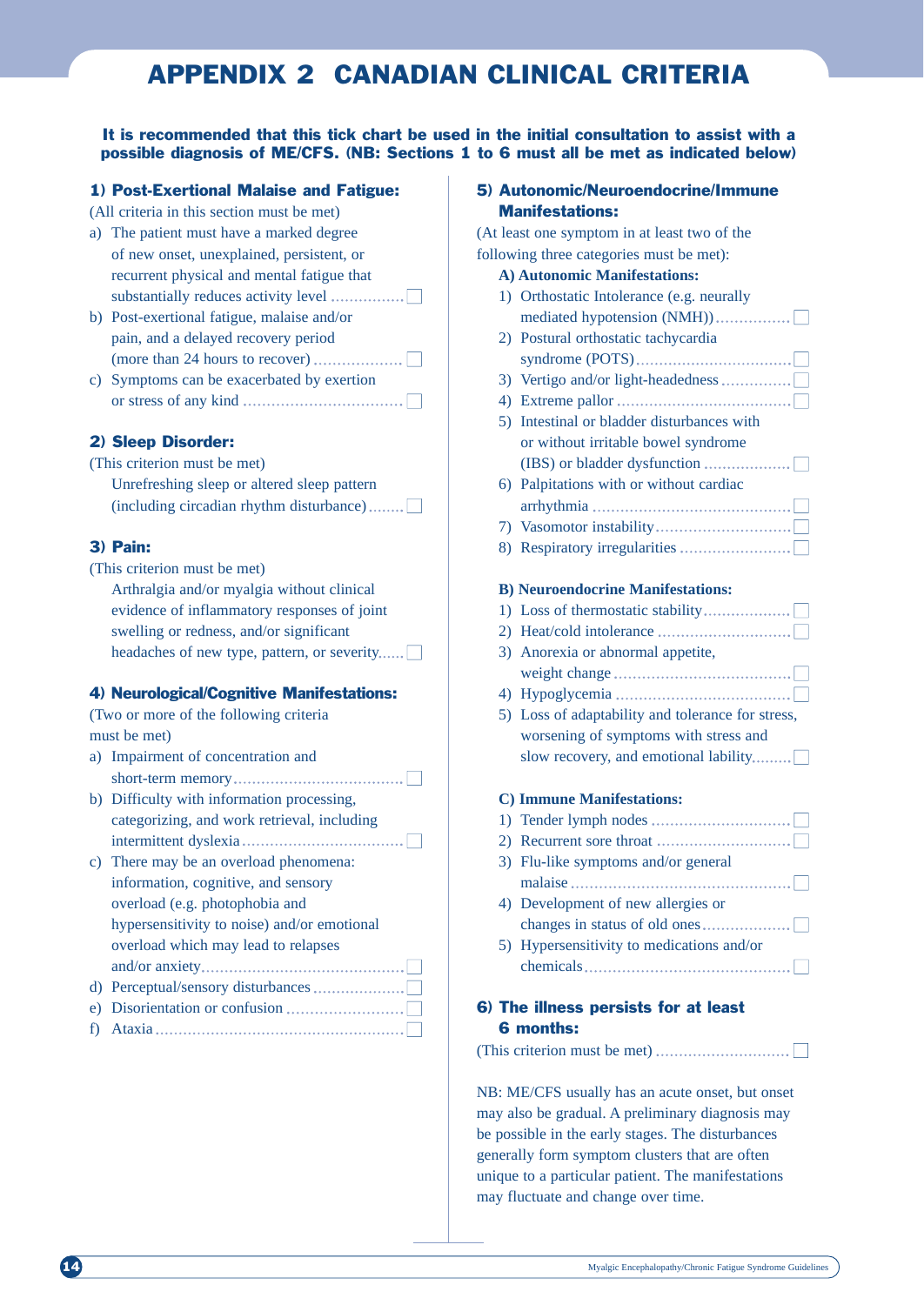## ACKNOWLEDGEMENTS

#### ME/CFS Society (SA) Inc

South Australian Department of Human Services Adelaide Western Division of General Practice University of Adelaide Department of General Practice

Members of ME/CFS GP Guidelines taskforce:

- Professor Justin Beilby, Independent Chair, Department of General Practice, University of Adelaide
- Associate Professor David Torpy, Department of Medicine, University of Adelaide
- Dr David Gilles, Clinical Immunologist, Institute of Medical and Veterinary Science
- Dr Richard Burnet, Clinical Endocrinologist, Royal Adelaide Hospital
- Dr Rey Casse, Neurologist and Nuclear Medicine Physician, The Queen Elizabeth **Hospital**
- Dr James Hundertmark, Consultant Psychiatrist, The Queen Elizabeth Hospital
- Dr Milton Bowman, Private Psychiatrist
- Dr Peter Del Fante, General Practitioner and Public Health Physician, Adelaide Western Division of General Practice
- Dr Bruce Wauchope, General Practitioner
- Dr Ian Buttfield, General Physician
- Dr Richard Kwiatek, Rheumatologist, The Queen Elizabeth Hospital
- Mr Paul Leverenz, Past President, ME/CFS Society (SA) Inc
- Ms Kristin Clark, ME/CFS Patient Representative

## Observers:

Mr Bruce Whitby, Primary Health Care Branch, Department of Human Services Dr Wendy Scheil, Public Health Physician, Department of Human Services Dr Peter Cahalan, President, ME/CFS Society (SA) Inc

## REFERENCES

- 1. Fukuda, K et al. *The Chronic Fatigue Syndrome: a comprehensive approach to its definition and study.* Ann Int Med Vol 121: 953-959, 1994.
- 2. Jason, LA et al. *Defining chronic fatigue syndrome: methodological challenges.* J Chronic Fatigue Syndrome Vol 7(3): 17-32, 2000.
- 3. Carruthers, B et al. *ME/CFS: Clinical Working Case Definition, Diagnostic and Treatment Protocols.* J Chron Fatigue Syndrome Vol 11(1):1-97, 2003.
- 4. Berne, K et al. *Chronic Fatigue Syndrome, Fibromyalgia and Other Invisible Illnesses – The Comprehensive Guide.* Hunter House Publishing, 2002.
- 5. Bell, D *The Doctor's Guide to Chronic Fatigue Syndrome.* Addison-Wesley Publishing Company, Reading, Mass., 1996.